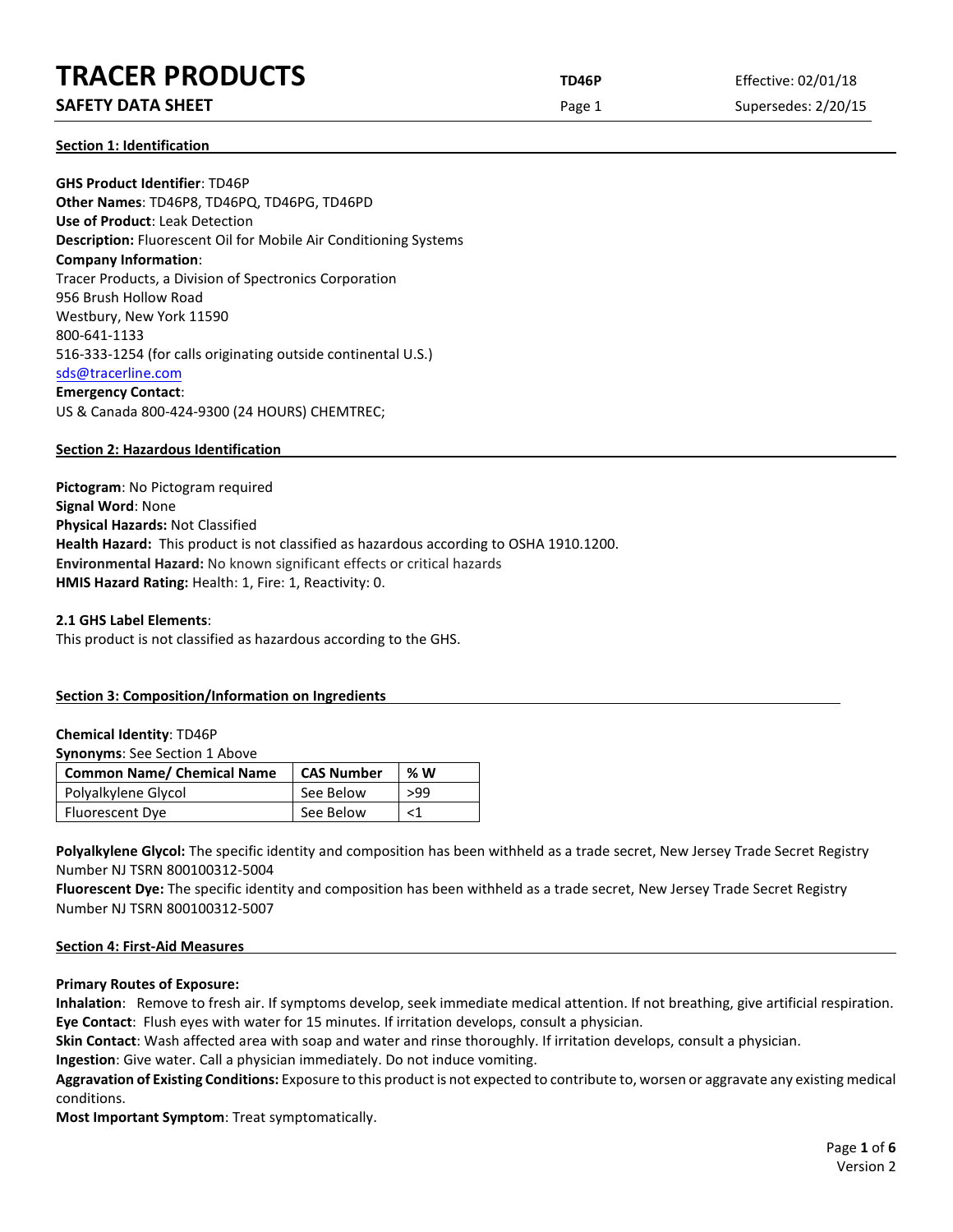| <b>TRACER PRODUCTS</b>   | TD46P  | Effective: 02/01/18 |
|--------------------------|--------|---------------------|
| <b>SAFETY DATA SHEET</b> | Page 2 | Supersedes: 2/20/15 |

#### **Section 5: Fire-Fighting Measures**

**Flash Point:** 490° F (254° C) **Test Method:** Cleveland Open Cup

**Explosive Limit:** LEL (%): No data available; UEL (%): No data available

**Autoignition Temperature:** No data available

**Unusual Fire and Hazardous Combustion and Decomposition Products:** Smoke, soot, and toxic/irritating fumes (i.e., carbon dioxide, carbon monoxide, etc.). Oxides of nitrogen and carbon.

**Fire and Explosion Hazards:** May liberate irritating or toxic vapors during combustion or decomposition.

**Extinguishing Media:** Based on the NFPA guide, use dry chemical, carbon dioxide, water mist, water jet sprays, halogen, or alcohol foam suitable for Class B fires. Use water to cool containers exposed to fire. For large fires, use water spray, fog or alcohol foam, thoroughly drenching the burning material.

**Unsuitable Extinguishing Media:** High volume water with full jet. Oxidizers and reducers.

**Fire-Fighting Procedures/Equipment:** Fire fighters and others who may be exposed to the products of combustion should be equipped with NIOSH-approved, positive-pressure, self-contained breathing apparatus (SCBA) and full protective clothing. Water can be used to cool and protect containers and surroundings.

#### **Section 6: Accidental Release Measures**

#### **Non-Emergency Personnel**:

General Advice: Avoid inhalation and contact with skin, eyes, or clothing. Wash hands and face before eating, drinking, or using tobacco products.

Personal Protective Equipment Needed: Wear impervious gloves, shoes, and protective clothing

#### **Emergency Personnel**:

Suitable Protective Gear: Wear impervious gloves, shoes and protective clothing.

Unsuitable Protective Gear: Not Applicable

**Environmental Precautions**: Prevent any contamination of local soils and water supply. Prevent ground water infiltration or any ground penetration. Avoid the spreading or entering into watercourses by using sand, soil, or other types of barriers. If contamination into water course or sewage system, alert appropriate authorities.

# **Containment/Clean-up Methods**:

Containment & Recovery of Product: Contain with absorbent material, such as clay, soil, universal binding medium, or any commercially available absorbent. Shovel reclaimed dye and absorbent into a recovery or salvage drums for disposal. For larger spills, transfer to a salvage tank for recovery or safe disposal. Any residues should be treated like a small spill. This is not a RCRA hazardous waste per Title 40 CFR 261. Stop material from contaminating soil, or from entering sewers or bodies of water. For larger spills, transfer to a salvage tank for safe recovery/disposal. Residues are treated as small spills.

Disposal**:** Either incinerate or land fill in accordance with applicable local, state and federal regulations.

#### **Section 7: Handling and Storage**

**Handling Precautions:** Use product only in well ventilated areas. Avoid breathing in mists or vapors from a heated product. Avoid formation of mists. Avoid heating product near flash point. Avoid prolonged or repeated contact with skin. Handle in ambient temperature.

**Storage Conditions:** Store in a cool, dry, well-ventilated area away from heat, ignition sources, and direct sunlight. Always keep containers tightly closed. Store away from oxidizing and reducing agents.

**Personal Hygiene:** Wash hands before breaks and at the end of the work day. Do not carry cleaning clothes used to absorb product in clothing. General hygiene measures for chemicals apply.

**Empty Container Precautions:** Do not reuse empty container for any purpose.

**Special Warnings:** Hot organic chemical vapors or mists can suddenly and without warning combust when mixed with air.

# **Section 8: Exposure Controls/Personal Protection**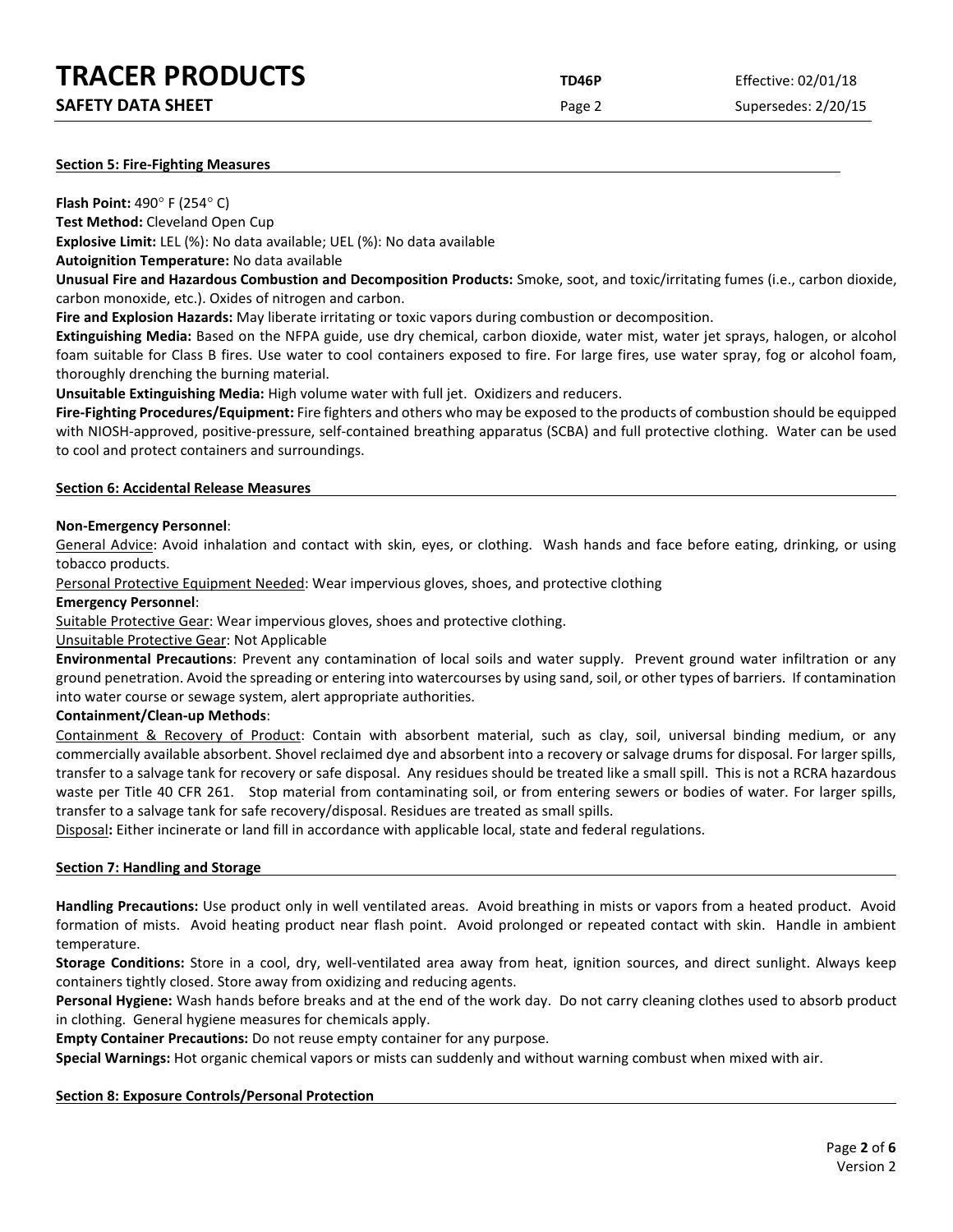| <b>TRACER PRODUCTS</b>   | TD46P  | Effective: 02/01/18 |
|--------------------------|--------|---------------------|
| <b>SAFETY DATA SHEET</b> | Page 3 | Supersedes: 2/20/15 |

**Occupational Exposure Limits**: No exposure limits have been established for this product.

**Biological Exposure Limits**: No data available

**Engineering Controls/Ventilation**: Maintain airborne concentrations below the established exposure limits by providing adequate ventilation. General (dilution) ventilation should be acceptable. Additional local exhaust ventilation is recommended where dusts, mists or vapors may be released.

**\*Airborne Oil Mist Exposure Limits:** Polyalkylene Glycol

ACGIH TLV: 5 mg/m<sup>3</sup>, 8 hr. ACGIH STEL:  $10 \, \text{mg/m}^3$ OSHA PEL:  $5mg/m<sup>3</sup>$ , 8 hr.

# **Personal Protective Equipment**:

Respiratory Protection: Avoid breathing vapor and/or mist. If occupational exposure limits are exceeded wear NIOSH/OSHA approved equipment. Use a respiratory protection fitted with a combination filter A-P3 for short term use. High airborne concentrations may necessitate the use of self-contained breathing apparatus (SCBA) or a supplied air respirator. Respiratory protection programs must be in compliance with 29 CFR 1910.134.

Skin Protection: Wear protective clothing and appropriate impervious gloves.

Eye Protection: Wear safety goggles with peripheral coverage approved to EU Standard EN 166, AS/NZS 1337. An eye wash facility should be readily available.

Hand Protection: When in contact with material, be sure to use proper gloves approved to standards (Europe: EN 374, U.S.: F739, & AS/NZS: 2161). Gloves made from neoprene, nitrile or butyl rubber may provide suitable chemical protection.

Hygiene Measures: Wash thoroughly after handling, especially before eating, drinking, smoking, or using restroom facilities.

# **Section 9: Physical and Chemical Properties**

**Physical State**: Liquid **Appearance**: Amber **Odor**: Mild **Odor Threshold**: No data available **pH**: no data available **Melting Point**: No data available **Freezing Point**: No data available **Initial Boiling Point**: Decomposes before boiling **Boiling Range**: No data available **Flash Point (COC)**: 490° F (254° C) **Evaporative Rate**: no data available **Solid Flammability**: No data available **Gas Flammability**: No data available **Upper Explosive Limit**: No data available **Lower Explosive Limit**: No data available **Vapor Pressure 68**° **F (20**° **C) :** <0.01 mmHg @ 20° C **Vapor Density (Air=1)** : >1 **Relative Density**: 0.98 **Solubility in Water**: <0.01% **Partition Coefficient: n-octanol/water**: No data available **Auto-ignition Temperature**: No data available **Decomposition Temperature**: No data available **Viscosity at 40°C**: 46mm<sup>2</sup>/s **Viscosity at 100°C**: No data available **Percent Volatile by Volume (%)**: 0 **Evaporation Rate (Butyl Acetate=1)**: < 0.01 **Volatile Organic Content (VOC) Component**: None

**Note:** The physical data presented above are typical values and should not be construed as a specification.

# **Section 10: Stability and Reactivity**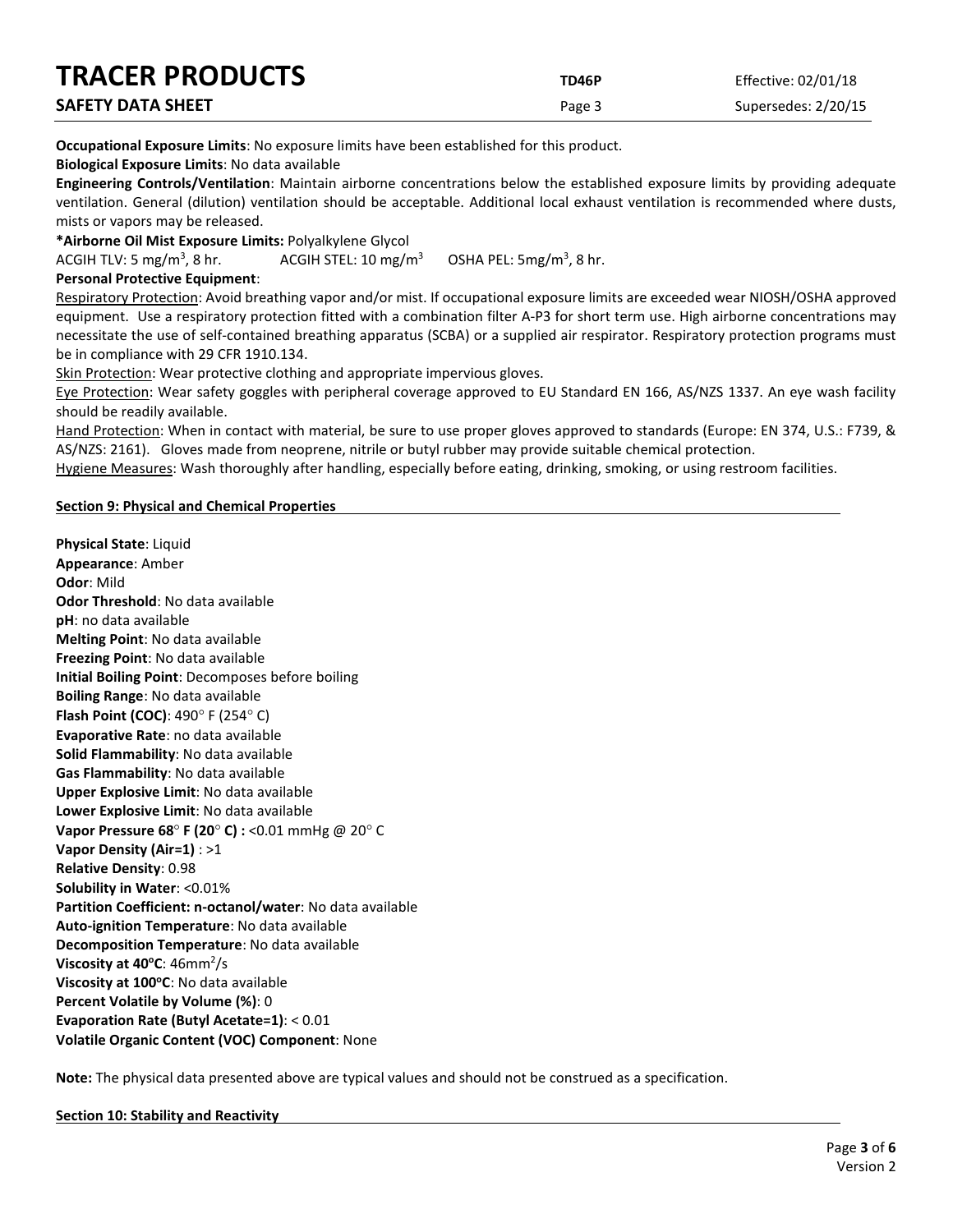| <b>TRACER PRODUCTS</b>   | TD46P  | Effective: 02/01/18 |
|--------------------------|--------|---------------------|
| <b>SAFETY DATA SHEET</b> | Page 4 | Supersedes: 2/20/15 |

**Reactivity**: This product is non-reactive under ambient conditions

Stability: Stable under normal conditions of use. Can decompose slowly with localized heating over 300°C

**Conditions to Avoid**: High temperatures & a source of ignition. Toxic fumes may be released if product is heated above decomposition point.

**Incompatible Materials**: Strong Acids, Strong oxidizing agents, and Reducing agents

Hazardous Decomposition Products: In the event of combustion, CO and CO<sub>2</sub> will be formed.

**Hazardous Polymerization**: Will not occur

# **Section 11: Toxicological Information**

|                                 |        | <b>Fluorescent Dye</b> | <b>Polyalkylene Glycol</b> |
|---------------------------------|--------|------------------------|----------------------------|
| Oral $LD_{50}$ mg/kg            | Rat    | >5,000                 | >3815                      |
| Dermal LD <sub>50</sub> mg/kg   | Rabbit | >2,000                 | >2,000                     |
| Inhalation LC <sub>50</sub> ppm | Rat    | 12                     | No data available          |
| Eye Irritation                  | Rabbit | No data available      | Mild Irritant              |
| Skin Irritation                 | Rabbit | >4                     | Mild Irritant              |

**Carcinogenicity**:

| Carcinogenicity        | ACGIH | <b>IARC</b> | <b>NTP</b> | <b>OSHA</b> |
|------------------------|-------|-------------|------------|-------------|
| Polyalkylene Glycol    | No    | N٥          | N٥         | N٥          |
| <b>Fluorescent Dye</b> | No    | N٥          | N٥         | N٥          |

Summary Comments: According to ACGIH, IARC, NTP, and OSHA, the Polyalkylene glycol nor the fluorescent dye are not considered to be a hazardous carcinogen to humans.

**Reproductive Toxicity**: Not considered a reproductive toxin to humans

**STOT-single exposure**: No data available

#### **STOT-repeated exposure:**

|                    |     | Fluorescent Dye                       | Polyalkylene Glycol |
|--------------------|-----|---------------------------------------|---------------------|
| Oral mg/kg         | Rat | No data available $  > 1000$          |                     |
| Dermal mg/kg       | Rat | No data available   No data available |                     |
| Inhalation mg/l/4h | Rat | No data available                     | No data available   |

#### **Aspiration Hazard:** No

**Likely Routes of Exposure**: Eyes, skin and respiratory tract **Symptoms**:

Eye Contact: May cause mild irritation

Skin Contact: May cause mild irritation

Inhalation: May cause mild respiratory irritation

Ingestion: May cause gastrointestinal irritation

#### **Section 12: Ecological Information Toxicity**:

| LOXICITY.                              |                        |                |
|----------------------------------------|------------------------|----------------|
|                                        | <b>Fluorescent Dye</b> | <b>PAG Oil</b> |
| Fish $LL_{50}$ 96hr mg/l               | >100                   | >100           |
| Crustacean LL <sub>50</sub> 96hr. mg/l | >100                   | >100           |
| Algae <b>NOEL</b> 72hr. mg/l           | >100                   | >93.7          |

**Persistence & Degradability**: Readily biodegradable **Bioaccumulation Potential**: No data available **Mobility in Soil**: No data available **Behavior in Sewage Plants:** No data available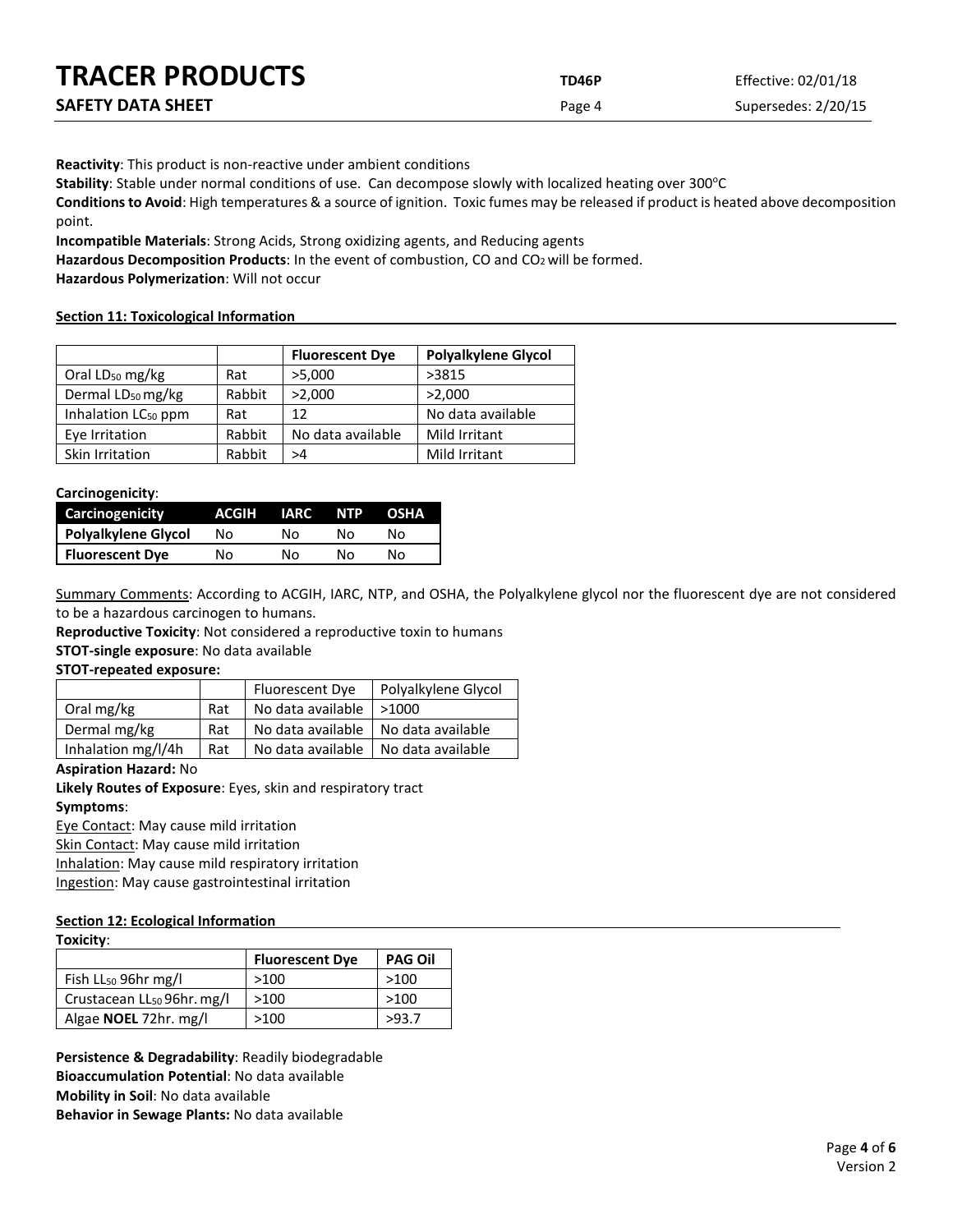# **TRACER PRODUCTS TD46P** Effective: 02/01/18

|  | <b>SAFETY DATA SHEET</b> |  |
|--|--------------------------|--|
|  |                          |  |

**PBT vPvB:** This substance is not a PBT vPvB

#### **Section 13: Disposal Considerations**

**General Statements:** Federal regulations may apply to empty container. State and/or local regulations may be different.

**Disposal:** Recover or recycle if possible, otherwise, dispose of in accordance with all local, state, and federal regulations. Sewage disposal is discouraged

**Special Instructions:** Be sure to contact the appropriate government environmental agencies if further guidance is required. Do not remove labels from container until container is cleaned properly. Containers can be reused or disposed of by landfill or incineration if appropriate to local law. Water with cleaning agents is required

**Hazardous Waste Number:** Not a RCRA hazardous waste

# **Section 14: Transport Information**

**General Comments**: This product is not classed as hazardous or regulated for transport under 49 CFR, IATA/ICAO, or IMDG **49 CFR: DOT Shipping Name:** Not Regulated **DOT Label:** Not Applicable

**DOT Identification No.:** Not Applicable; Nonregulated shipments by air under 49 CFR, IATA/ICAO AND IMO

**Transport by Road/Rail (ADR/RID):**

**UN Proper Shipping Name:** Not Applicable

**Transport Hazard Class:** Not Applicable

**Packing Group:** Not Applicable

**Classification Code:** Not Applicable

**LQ (ADR 2013):** Not Applicable **LQ (ADR 2009):** Not Applicable

**Environmental Hazard:** Not Applicable

**Tunnel Restriction Code:** Not Applicable

**Transport by Sea (IMDG):** 

**UN Proper Shipping Name:** Not Applicable

**Transport Hazard Class:** Not Applicable

**Packing Group:** Not Applicable

**Marine Pollutant:** Not Applicable

**Environmental Hazard:** Not Applicable

# **Transport by Air (IATA):**

**UN Shipping Name**: Not Applicable

**Transport Hazard Class**: Not Applicable

**Packing Group Number**: Not Applicable

**Environmental Hazards**: Not Applicable

**Special Precautions for User:** Unless otherwise specified, general measures for safe transport must be followed **Transport in Bulk:** Non-dangerous material according to transport regulations

# **Section 15: Regulatory Information**

# **Inventory Status:**

Polyalkylene Glycol: is listed or excluded from listing on TSCA, DSL, AICS, IECSC, & ENCS inventories Fluorescent Dye: is listed or excluded from listing on TSCA, DSL, AICS, IECSC, & ENCS inventories

**SARA Title III Information**: This product contains no chemicals subject to the reporting requirements of Section 313 of the emergency planning and community right to know act.

**SARA - Section 302-Extremely Hazardous Substances:** No regulated ingredients.

**SARA - Section 302-Reportable Quantity:** None.

Page 5 Supersedes: 2/20/15